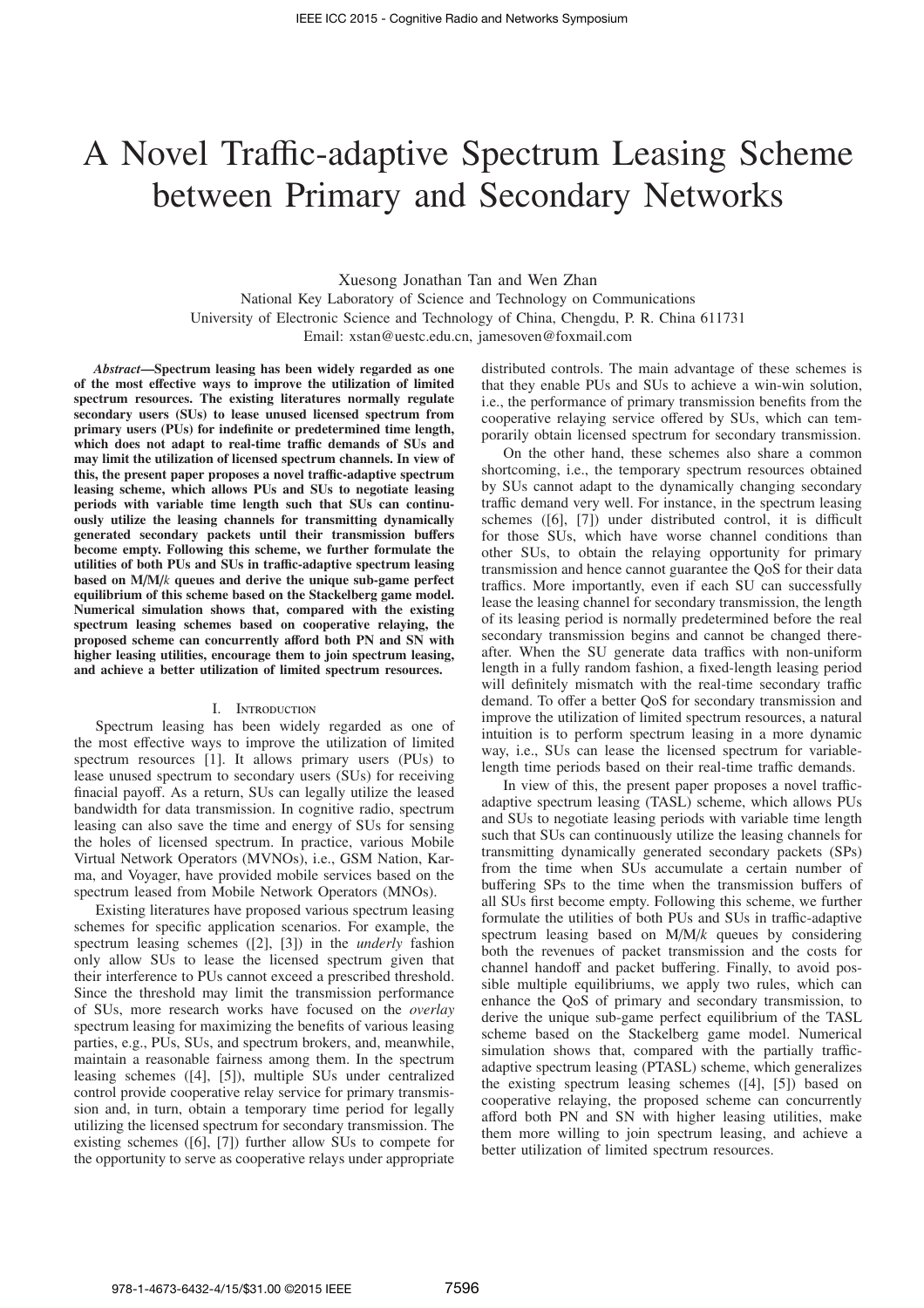The remaining of the present paper is organized as follows. Section II describes the system model for the proposed TASL scheme and Section III formulates the utilities of PN and SN in this scheme based on M/M/*k* queue. Based on these utilities, Section IV further derives the unique sub-game perfect equilibrium of this scheme based on the Stackelberg game model [8]. Numeric simulation in Section V then compares the performance of the TASL and PTASL schemes and Section VI finally concludes the main contribution of this paper.

# SYSTEM MODEL FOR TRAFFIC-ADAPTIVE SPECTRUM LEASING

This paper considers a wireless communication system, which consists of one PN and one SN. In this system, the SN, composed of one secondary access point (SAP) and multiple SUs, is a single-hop ad hoc network lack of legal spectrum resources, while the PN, composed of one primary base station (PBS) and multiple PUs, has totally  $N, N \geq 1$ , disjoint licensed spectrum channels with uniform bandwidth for primary transmission. To satisfy its communication requirement, the SN has to pay a price to lease a certain number of licensed channels from the PN for secondary communications. Meanwhile, to maximize its benefit without affecting the basic requirement of primary transmission, the PN can lease part of the *N* licensed channels to the SN for monetary revenue.

Once the SN acquires a certain number of licensed channels from the PN, the SAP will regulate all SUs to sequentially transmit their buffered packets over the acquired channels according to an appropriate order, which may include various traffic parameters into consideration, such as traffic type (e.g., real-time or non-real-time), traffic emergency, and user priority. Whenever a SU generates a data packet, it has to first buffer this packet and then report it to the SAP via a dedicated narrow-band control channel, which can be regarded as being free of interference. Only after the SU obtains an approval from the SAP via the same channel, it will begin to transmit the buffered packet over the channel specified by the SAP. Thus there exists no transmission collision within the SN and PN. For the simplicity of further derivation, we also assume that the PBS coordinate the packet transmission among PUs in the same way as the SAP does.

Because the PN and SN have different interests, the key problem is how to form a mutually beneficial spectrum leasing agreement between them. For this purpose, the present paper proposes a dynamic spectrum leasing scheme for the SN to lease a certain number of licensed channels from the PN according to the real-time traffic demands of all SUs. In this scheme, if the SN successfully leases  $N_S$ ,  $1 \leq N_S < N$ , licensed channels, the infinite time of these channels will be synchronously divided into two types of time periods, namely *leasing* and *bu*ff*ering periods*, which alternatively appear in the time axis as shown in Figure 1. A leasing period begins when the SN has buffered exactly  $n, n \geq 1$ , secondary packets (SPs) and ends when the transmission buffers of all SUs become empty, while the gap between any two adjacent leasing periods is a buffering period for the SN to accumulate buffering SPs. Meanwhile, the PN can transmit primary packets (PPs) over the *N<sup>S</sup>* leasing channels in each buffering period and utilize the remaining  $N_P = N - N_S$  reserved channels for primary communication at any time. Because of the random generation of SPs, any two buffering periods may have different time lengths and so do any two leasing periods.

Assume that the PN (*resp*. SN) generates PPs (*resp*. SPs)



Fig. 1. In the proposed traffic-adaptive spectrum leasing (TASL) scheme, the infinite time of the *N<sup>S</sup>* licensed channels leased from the PN to the SN are synchronously divided into leasing and buffering periods with variable time lengths, which can fully adapt to the real-time secondary traffic.

according to a Poisson process with the rate  $\lambda_P$  (*resp.*  $\lambda_S$ ) and the transmission time of each PP (*resp*. SP) over a licensed channel follows an exponential distribution with the mean of  $\mu$ <sup>*P*</sup> (*resp.*  $\mu$ <sub>*S*</sub>). Thus the average time interval between the generation of any two consecutive PPs (*resp*. SPs) is 1/λ*<sup>P</sup>* ( $resp. 1/\lambda_s$ ) and the expected length of each buffering period in Figure 1 is  $n/\lambda_s$ . Following this assumption, the transmission of SPs over the *N<sup>S</sup>* leasing channels can be regarded as an M/M/*N<sup>S</sup>* queue, where all SPs forms a queue and the *N<sup>S</sup>* leasing channels serve as the *N<sup>S</sup>* parallel servers for this queue, while the transmission of PPs over the *N* (*resp. N<sub>P</sub>*) licensed channels during each buffering (*resp*. leasing) period can be regarded as an M/M/*N* (*resp*. M/M/*NP*) queue, where all PPs forms a queue and the *N* (*resp*. *NP*) licensed channels serve as the *N* (*resp*. *NP*) parallel servers for this queue.

From [9], the long-run probability  $\pi_k$ ,  $k \geq 0$ , for the PN to buffer exactly *k* packets at the beginning of a buffering or leasing period can be expressed as:

$$
\pi_{k}(C,\rho) = \begin{cases}\n\frac{\frac{(C\rho)^{k}}{k!}}{\sum_{k=0}^{C-1} \frac{(C\rho)^{k}}{k!} + \frac{(C\rho)^{C}}{C!(1-\rho)}}, & if \ k \leq C \\
\frac{\rho^{i}C^{C}}{C!}\pi_{0}(C,\rho), & if \ k > C\n\end{cases}
$$
\n(1)

where  $C = N_P$  and  $\rho = \frac{\lambda_P \mu_P}{N_P}$  $\frac{P\mu_P}{N_P}$  for the beginning of a buffering period, while  $C = N$  and  $\rho = \frac{\lambda_P \mu_P}{N}$  for the beginning of a leasing period.

Without loss of the generality, assume that both PN and SN are honest in the execution of the proposed spectrum leasing scheme. That is, both PN and SN would like to exchange their utility parameters with each other and the SN does not cheat on the beginning and ending time of each leasing period. Following this assumption, Section III will first formulate the utilities of both PN and SN in this scheme and Section IV will then derive the equilibrium solution for the scheme.

#### III. Utilities in traffic-adaptive spectrum leasing

Denote by  $E[T_L]$  and  $E[T_B]$  the average time lengths of all leasing and buffering periods, respectively, and let  $E[T_{pd}] = E[T_L] + E[T_B]$ . In order to meet the QoS requirement of secondary transmissions, the SN should achieve an average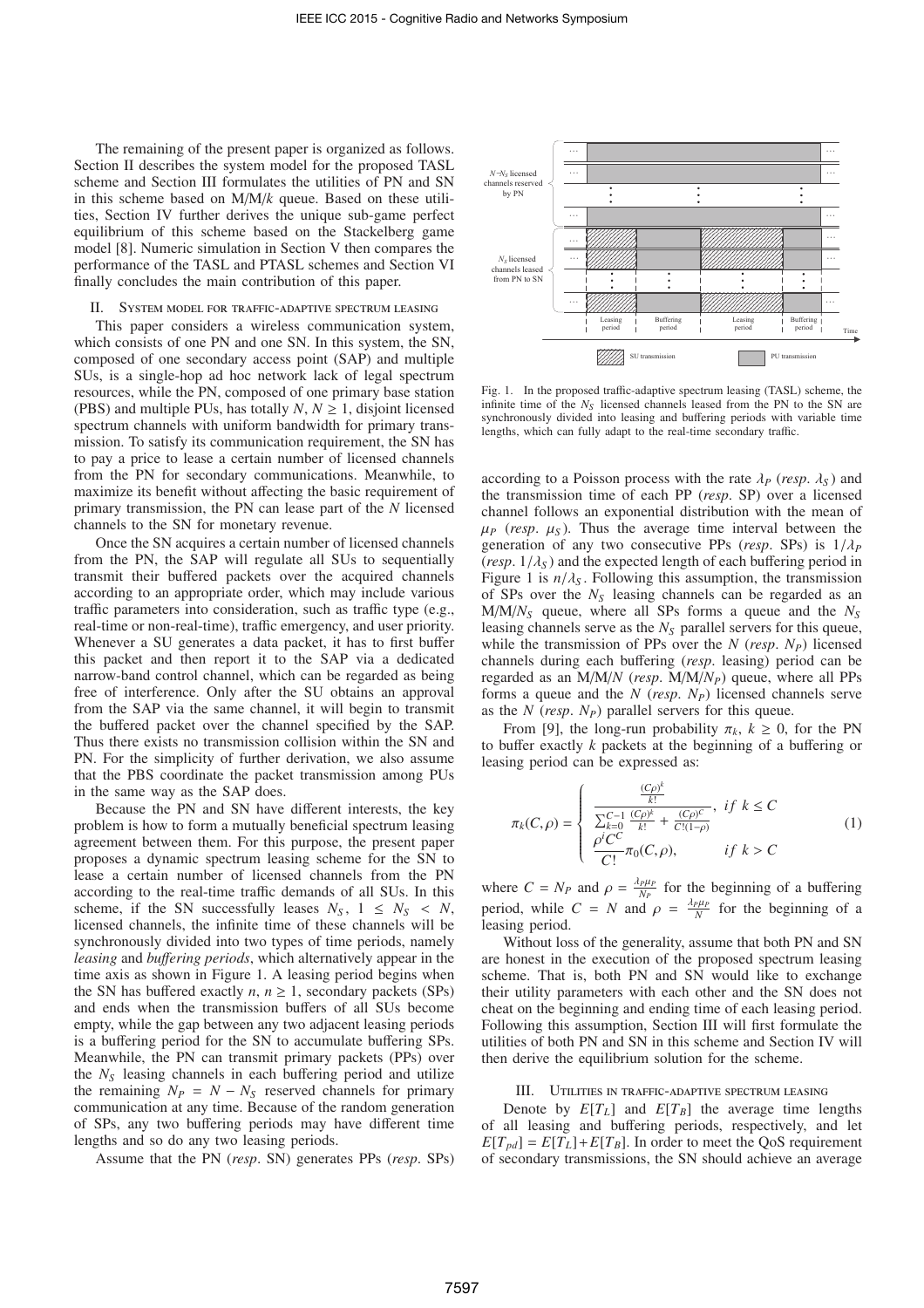transmission rate no smaller than a prescribed lower bound  $\overline{R}_{S,min}$ , i.e.,  $N_S \overline{R}_{S,c} \frac{E[T_L]}{E[T_{pd}]} \ge \overline{R}_{S,min}$ , where  $\overline{R}_{S,c}$  is the average transmission rate of a SU over a licensed channel. Meanwhile, to avoid the overflow of SU buffers in a long-run period, the SN should have the average time interval for generating consecutive secondary packets (SPs) no smaller than the average transmission time of each SP, i.e.,  $\frac{1}{\lambda_S} \geq \frac{\mu_S E[T_{pd}]}{N_S E[T_L]}$  $\frac{u_S E[T_L]}{N_S E[T_L]}$ . Thus we have

$$
N_S \ge \max\{\frac{\overline{R}_{S,\min}E[T_{pd}]}{\overline{R}_{S,c}E[T_L]}, \frac{\lambda_S\mu_S E[T_{pd}]}{E[T_L]}\}.
$$
 (2)

Similarly, to guarantee the QoS requirement of primary transmissions, the PN should achieve an average transmission rate no smaller than a prescribed lower bound  $\bar{R}_{P,min}$ , i.e.,  $\overline{R}_{P,c} \frac{N_P E[T_L] + N E[T_B]}{E[T_{pd}]} \ge \overline{R}_{P,min}$ , where  $\overline{R}_{P,c}$  is the average transmission rate of a PU over a licensed channel. Meanwhile, to avoid the overflow of PU buffers in a long-run period, the PN should have the average time interval for generating consecutive primary packets (PPs) no smaller than the average transmission time of each PP, i.e.,  $\frac{1}{\lambda_P} \geq \frac{\mu_P E[T_{pd}]}{N_P E[T_L] + NE}$  $\frac{\mu_{P}E[T_L]\mu_{P}}{N_P E[T_L]+N E[T_B]}$ . Because  $N_P = N - N_S$ , we have

$$
N_S \le \min\left\{\frac{(N\overline{R}_{P,c} - \overline{R}_{P,\text{min}})E[T_{pd}]}{\overline{R}_{P,c}E[T_L]}, \frac{(N - \lambda_P\mu_P)E[T_{pd}]}{E[T_L]}\right\}.
$$
 (3)

Thus the targets of both PN and SN in the traffic-adaptive spectrum leasing are to maximize their transmission benefits subject to the constraints (2) and (3).

Because of the random generation of SPs, the expected utility of the SN depends on both  $E[T_L]$  and  $E[T_B]$  and so does that of the PN. Since the average time interval for two consecutive generations of SPs is  $\frac{1}{\lambda_S}$ , we have  $E[T_B] = \frac{n}{\lambda_S}$ . Meanwhile, to derive  $E[T_L]$ , denote by  $W_j$ ,  $j \ge 1$ , the time period starting from the first time when there are totally *j* SPs buffered or in transmission and ending at the first time when no SP is buffered or in transmission. Thus  $E[T_L] = E[W_n]$ . From [10] and [11], we have

$$
E[T_L] = E[T_n] = \sum_{j=1}^{\infty} \rho_j + \sum_{m=1}^{n-1} [(\prod_{k=1}^{m} \frac{\mu_k}{\lambda_s}) \sum_{j=m+1}^{\infty} \rho_j], \qquad (4)
$$

where 
$$
\rho_j = \frac{\lambda_S^{j-1}}{\mu_1 \mu_2 \dots \mu_j}
$$
 and  $\mu_k = \begin{cases} \frac{N_S}{\mu_S}, & \text{if } k \ge N_S \\ \frac{k}{\mu_S}, & \text{if } 1 \le k < N_S \end{cases}$ .

#### *A. Utilities of PN and SN in leasing periods*

In a leasing period, since the SN can utilize the  $N<sub>S</sub>$  leasing channels for secondary transmission, it may incur packet buffering cost and receive transmission benefits concurrently.

Denote by  $\overline{N}_{S,L}$  the average number of SPs newly generated by the SN in a leasing period, by  $S_{S,L}^{(k,y)}$ , where  $k \in [1, \overline{N}_{S,L}]$  and  $y \in [0, n+k]$ , the probability that the  $k^{th}$  SP newly generated in a leasing period sees exactly  $y$  SPs being buffered or in transmission, and by  $p_{S,L}(x|y)$  the conditional probability that, when a SP newly generated in a leasing period sees exactly  $\psi$ SPs being buffered or in transmission, the next newly generated SP will see exactly *x* SPs. Obviously,  $\overline{N}_{S,L} = [\lambda_S E[T_L]]$  and  $p_{S,L}(x|y) = 0$  if  $x > y + 1$ . From Figure 2, we have

$$
S_{S,L}^{(k+1,x)} = \sum_{y=0}^{n+k} S_{S,L}^{(k,y)} p_{S,L}(x|y).
$$

with  $S_{S,L}^{(0,y)}$ ,  $\forall$   $y \ge 0$ , being defined as  $\pi_y(N_S, \frac{\lambda_S \mu_S}{N_S})$  $\frac{s\mu_s}{N_s}$ ) in (1). According to Section 8.9.3 of [12],  $p_{S,L}(x|y) = p_{y,x}$  in (5) with  $Q = N_S$ ,  $\mu = N_S / \mu_S$  and  $\lambda = \lambda_S$ .

Note that the SN has to buffer SPs when at least one of the  $k^{th}$ ,  $k \in [1, \overline{N}_{S,L} - 1]$ , and  $(k + 1)^{st}$  SPs newly generated in a leasing period sees more than *N<sup>S</sup>* SPs being buffered or in transmission. More specifically, given that the  $k^{th}$  newly generated SP sees y SPs and the  $(k + 1)^{st}$  one sees x SPs, if  $y > N_S$  and  $x \leq N_S$ , then the SN should buffer totally  $y + 1 - N_S$ SPs and the average buffering time for each of the  $y + 1 - N<sub>S</sub>$ SPs is  $\frac{y+1-N_S}{2\lambda_S(y+1-x)}$ ; else, if  $x > N_S$ , since  $y \ge x-1$ , the SN should buffer an average number of  $\frac{1}{2}(x+y+1-2N_s)$  SPs for a common average time length of  $1/\lambda_s$ . Thus the expected buffering cost of the SN during a leasing period can be expressed as:

$$
E[B_{S,L}] = \sum_{k=1}^{\overline{N}_{S,L}-1} \left\{ \frac{c_S}{\lambda_S} \left[ \sum_{x=1}^{N_S} \sum_{y=N_S}^{n+k} \frac{(y+1-N_S)^2}{2(y+1-x)} S_{S,L}^{(k,y)} S_{S,L}^{(k+1,x)} + \sum_{x=N_S+1}^{n+k+1} \sum_{y=x-1}^{n+k} \frac{x+y+1-2N_S}{2} S_{S,L}^{(k,y)} S_{S,L}^{(k+1,x)} \right] \right\},
$$
 (6)

where  $c<sub>S</sub>$  denotes the cost for a SU to buffer one SP for a unit time.

Meanwhile, the expected transmission revenue of the SN during a leasing period can be expressed as:

$$
E[R_{S,L}] = \sum_{k=1}^{\overline{N}_{S,L}-1} \left[ e_S \sum_{y=0}^{n+k} \sum_{x=0}^{y+1} (y+1-x) S_{S,L}^{(k,y)} S_{S,L}^{(k+1,x)} \right],
$$
 (7)

where  $y+1-x$  denotes the number of SPs that are transmitted between the generation of the  $k^{th}$  and  $(k+1)^{st}$  SPs in the leasing period and *e<sup>S</sup>* the average revenue of a SU in transmitting one SP.

On the other hand, since the PN in a leasing period can utilize the *N<sup>P</sup>* reserved channels for primary communication, it also incurs buffering cost and receives transmission benefits concurrently. From (1), the average number of PPs buffered by the PN at the beginning of a leasing period is  $\overline{I}_{P,L}$  =  $\sum_{k=0}^{\infty} k \pi_k(N, \frac{\lambda_P \mu_P}{N})$ . Similar as (6), the average buffering cost of the PN in a buffering period can be expressed as:

$$
E[B_{P,L}] = \sum_{k=1}^{\overline{N}_{P,L}-1} \left\{ \frac{c_P}{\lambda_P} \left[ \sum_{x=1}^{N_P} \sum_{y=N_P}^{\overline{I}_{P,L}+k} \frac{(y+1-N_P)^2}{2(y+1-x)} S_{P,L}^{(k,y)} S_{P,L}^{(k+1,x)} \right. \right. \\ \left. + \sum_{x=N_P+1}^{\overline{I}_{P,L}+k+1} \sum_{y=x-1}^{\overline{I}_{P,L}+k} \frac{x+y+1-2N_P}{2} S_{P,L}^{(k,y)} S_{P,L}^{(k+1,x)} \right] \right\}, \quad (8)
$$

where  $N_{PL}$  denotes the average number of PPs newly generated in a leasing period,  $S_{PL}^{(k,y)}$  for  $k \in [1, \overline{N}_{PL}]$  and  $y \in$  $[0, \overline{N}_{P,L} + k]$  the probability that the  $k^{th}$  PP newly generated in a leasing period sees exactly  $y$  PPs being buffered or in transmission, and  $c<sub>P</sub>$  the cost for the PN to buffer one PP for a unit time. Obviously,  $\overline{N}_{P,L} = [\lambda_P E[T_L]]$  and  $S_{P,L}^{(k+1,x)} = \sum_{y=0}^{I_{P,L}+k} S_{P,L}^{(k,y)} p_{P,L}(x|y)$ , where  $S_{P,L}^{(0,y)}$ ,  $\forall y \ge 0$ , is defined as  $\pi_y(N_P, \frac{\lambda_P^y \mu_P}{N_P})$  $\frac{p\mu_p}{N_P}$  in (1) and  $p_{P,L}(x|y)$  denotes the conditional probability that, when a newly generated PP in a leasing period sees exactly  $y$  PPs, the next newly generated PP will see exactly *x* PPs. From [12],  $p_{P,L}(x|y) = p_{y,x}$  in (5) with  $Q = N_P$ ,  $\mu = N_P/\mu_P$  and  $\lambda = \lambda_P$ .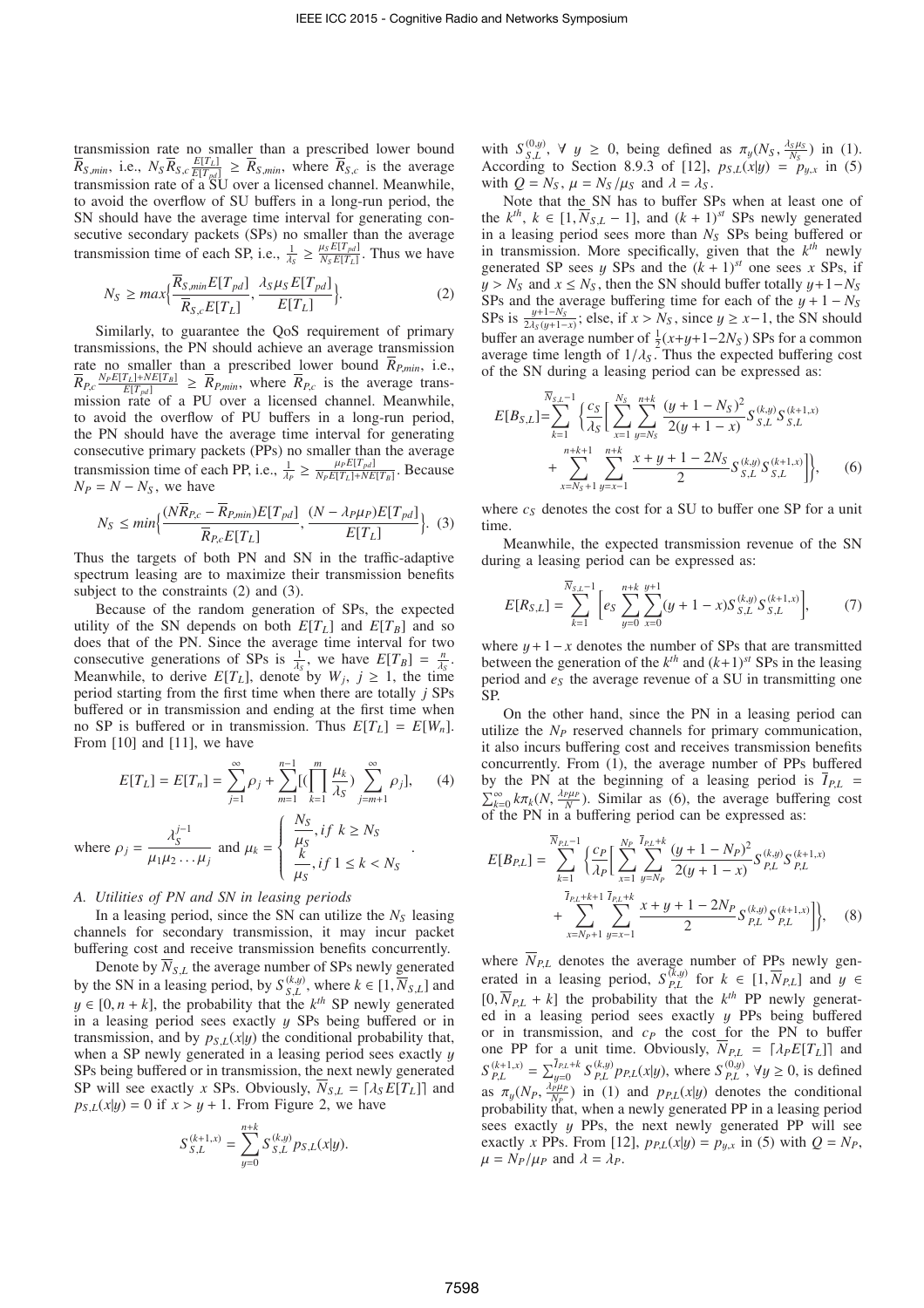

Fig. 2. Possible number of secondary packets (SPs) in the  $M/M/N<sub>S</sub>$  queue seen by a SP newly generated in a leasing period.

Meanwhile, similar as (7), the expected transmission revenue of the PN during a leasing period can be expressed as:

$$
E[R_{P,L}] = \sum_{k=1}^{\overline{N}_{P,L}-1} \left[ e_P \sum_{y=0}^{\overline{I}_{P,L}+k} \sum_{x=0}^{y+1} (y+1-x) S_{P,L}^{(k,y)} S_{P,L}^{(k+1,x)} \right],
$$
(9)

where  $e_p$  the average revenue of a PU in transmitting one PP.

## *B. Utilities of PN and SN in bu*ff*ering periods*

In a buffering period, the SN only accumulates packets at the rate  $\lambda_s$  and does not transmit any packet. Thus the average transmission revenue of the SN in this period is always 0 and the average buffering cost of the SN in a leasing period can be expressed as:

$$
E[B_{S,B}] = \frac{c_S(1+2+\dots+n-1)}{\lambda_S} = \frac{c_S n(n-1)}{2\lambda_S}.
$$
 (10)

On the other hand, since the PN can utilize all *N* licensed channels for primary communication, it may incur buffering cost and receive transmission benefits concurrently. From (1), the average number of PPs buffered by the PN at the beginning of a buffering period is  $\overline{I}_{P,B} = \sum_{k=0}^{\infty} k \pi_k(N, \frac{\lambda_P \mu_P}{N})$ . Similar as (6), the buffering cost of the PN in a buffering period can be expressed as:

$$
E[B_{P,B}] = \sum_{k=1}^{\overline{N}_{P,B}-1} \left\{ \frac{c_P}{\lambda_P} \left[ \sum_{x=1}^N \sum_{y=N}^{\overline{I}_{P,B}+k} \frac{(y+1-N)^2}{2(y+1-x)} S_{P,B}^{(k,y)} S_{P,B}^{(k+1,x)} \right. \right. \\ \left. + \sum_{x=N+1}^{\overline{I}_{P,B}+k+1} \sum_{y=x-1}^{\overline{I}_{P,B}+k} \frac{x+y+1-2N}{2} S_{P,B}^{(k,y)} S_{P,B}^{(k+1,x)} \right] \right\} \tag{11}
$$

where  $\overline{N}_{P,B}$  denotes the average number of PPs newly generated by the PN in a buffering period and  $S_{P,B}^{(k,y)}$  for  $k \in [1, \overline{N}_{P,B}]$ and  $y \in [0, \overline{N}_{P,B} + k]$  the probability that the  $k^{th}$  PP newly generated in a buffering period sees exactly  $y$  PPs being buffered or in transmission. Obviously,  $\overline{N}_{P,B} = [\lambda_P E[T_B]]$  and  $S_{P,B}^{(k+1,x)} = \sum_{y=0}^{\bar{I}_{P,B}+k} S_{P,B}^{(k,y)} p_{P,B}(x|y)$ , where  $S_{P,B}^{(0,y)}$ ,  $\forall y \ge 0$ , is defined as  $\pi_y(N, \lambda_P \mu_P/N)$  in (1) and  $p_{P,B}(x|y)$  denotes the conditional probability that, when a newly generated PP in a buffering period sees exactly y PPs, the next newly generated PP will see exactly *x* PPs. From [12],  $p_{P,B}(x|y) = p_{y,x}$  in (5) with  $Q = N$ ,  $\mu = N/\mu_P$  and  $\lambda = \lambda_P$ .

Meanwhile, similar as (7), the expected transmission revenue of the PN during a buffering period is expressed as:

$$
E[R_{P,B}] = \sum_{k=1}^{\overline{N}_{P,B}-1} \left[ e_P \sum_{y=0}^{\overline{I}_{P,B}+k} \sum_{x=0}^{y+1} (y+1-x) S_{P,B}^{(k,y)} S_{P,B}^{(k+1,x)} \right].
$$
 (12)

# *C. Average utilities of PN and SN*

To stimulate the PN for joining traffic-adaptive spectrum leasing, the SN should pay a price to the PN for each leasing period. This payment consists of two parts, one being proportional to  $E[T_L]$  and the other independent of it. More specifically, if the SN leases exactly  $N<sub>S</sub>$  licensed channels from the PN in each leasing period at a leasing price *p* per channel per unit time, then the first payment for this leasing period is  $pN<sub>S</sub>E[T<sub>L</sub>]$ . On the other hand, to compensate for the PN's overhead to clear the *N<sup>S</sup>* leasing channels before the beginning of each leasing period, the SN should pay a fixed charge  $K, K > 0$ , to the PN for each leasing channel, which is independent of *E*[*TL*]. Thus the average payoff that the PN receives from the SN in each leasing period is  $P_S = (K + pE[T_L])N_S$ .

Based on this payoff as well as the the average transmission revenues and buffering costs of PN and SN in all buffering and leasing periods, the average utility of PN in traffic-adaptive spectrum leasing can be expressed as:

$$
U_P(p, n, N_S) = \frac{P_S + E[R_{P,B}] + E[R_{P,L}] - E[B_{P,B}] - E[B_{P,L}]}{E[T_{pd}]},
$$
(13)

while the average utility of SN can be expressed as:

$$
U_S(p, n, N_S) = \frac{E[R_{S,L}] - E[B_{S,B}] - E[B_{S,L}] - P_S}{E[T_{pd}]}.
$$
 (14)

IV. Equilibrium of traffic-adaptive spectrum leasing

To make the proposed traffic-adaptive spectrum leasing workable, the PN and SN should derive the equilibrium solution for the key parameters  $N<sub>S</sub>$ ,  $p$  and  $n$  in a distributed fashion. For this purpose, we formulate the proposed spectrum leasing scheme as a non-cooperative Stackelberg game [8],

$$
p_{jk} = \begin{cases} \int_0^{\infty} C_{j+1}^k (1 - e^{-\mu t})^{j+1-k} (e^{-\mu t})^k \lambda e^{-\lambda t} dt, & \text{if } Q \ge j+1 \ge k\\ \int_0^{\infty} e^{-Q\mu t} \frac{(Q\mu t)^{j+1-k}}{(j+1-k)!} \lambda e^{-\lambda t} dt, & \text{if } j+1 \ge k \ge Q\\ \int_0^{\infty} \int_0^t C_0^k (1 - e^{-\mu(t-\tau)})^{Q-k} (e^{-\mu(t-\tau)})^k Q\mu e^{-Q\mu \tau} \frac{(Q\mu \tau)^{j-Q}}{(j-Q)!} \lambda e^{-\lambda t} d\tau dt, & \text{if } k < Q < j+1\\ 0, & \text{if } k > j+1 \end{cases} \tag{5}
$$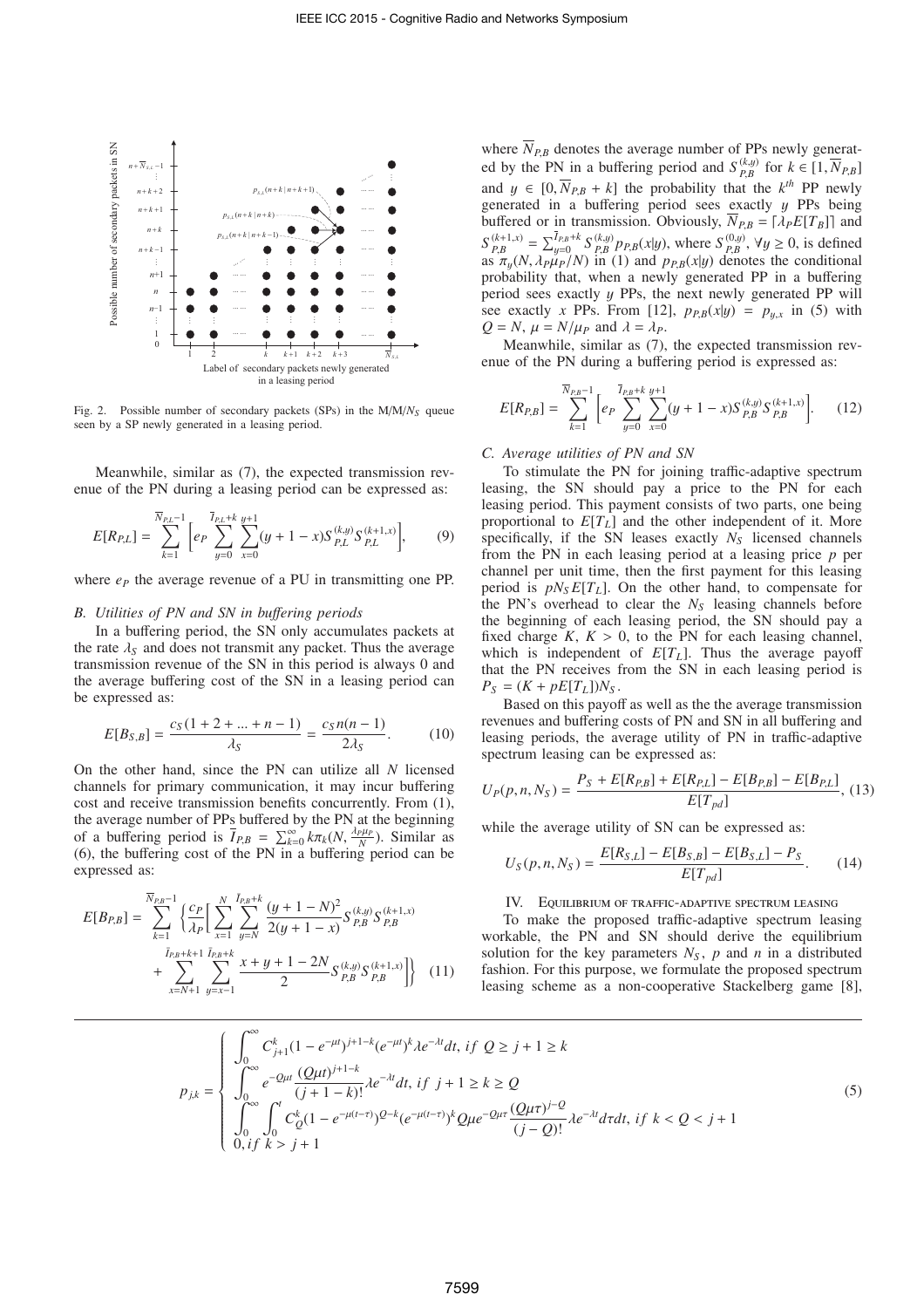where the PN chooses  $N<sub>S</sub>$  and  $p$  before the determination of *n* by the SN.

A typical way to determine the equilibrium in the Stackelberg spectrum leasing is by backward induction, which first calculates the best response  $n^*(N_S, p)$  by the SN and then backtracks to the calculation of the optimal values  $N_s^*$  and  $p^*$  by the PN. However, as it is difficult to express  $n^*$  in terms of  $N<sub>S</sub>$  and  $p$  by (14), we design the following algorithm for the PN to derive the possible equilibriums in the proposed traffic-adaptive spectrum leasing:

Algorithm 1. (The heuristic algorithm for deriving the equilibriums in traffic-adaptive spectrum leasing)

Step 1. Choose the minimal pricing interval  $\Delta p$ . Determine the minimal number  $N_{S,min}$  of leasing channels according to (2) and the maximal number  $N_{S,\text{max}}$  of leasing channels according to (3). Initialize  $p = \Delta p$ ,  $N_s = N_{s,min}$ , and  $U_p^* = 0$ .

Step 2. Initialize  $n = 0$  and  $U_s^* = 0$ .

Step 3. Calculate the SN utility  $U_S$  according to (14). If  $U_S$  >  $U_S^*$ , then set  $n^{\sharp} = n$  and  $U_S^* = U_S$ .

Step 4. If  $U_s > 0$ , then let  $n = n + 1$  and return to Step 3.

Step 5. Set  $n = n^{\sharp}$  and calculate the PN utility  $U_P$  according  $\overline{to (13)}$ . If  $U_P > U_P^*$ , then set  $m = 1$ ; else, if  $U_P = U_P^*$ , then set  $m = m + 1$ ; else, go to Step 7.

Step 6. Set  $p^*(m) = p$ ,  $N_S^*(m) = N_S$ ,  $n^*(m) = n^{\sharp}$ , and  $U_P^* = U_P$ . Step 7. If  $U_P > 0$ , then let  $p = p + \Delta p$  and return to Step 2. Step 8. If  $N_S < N_{S, \text{max}}$ , then let  $N_S = N_S + 1$  as well as  $p = \Delta p$ and return to Step 2.

Step 9. Output the *m* combinations  $(p^*(1), N^*_S(1), n^*(1)),$  $(p^*(2), N_S^*(2), n^*(2)), \ldots, (p^*(m), N_S^*(m), n^*(m))$  as the *m* equilibrium solutions for the traffic-adaptive spectrum leasing scheme.

In summary, the PN exhausts all possible combinations of  $N_S$  and *p* for the corresponding best responses  $n^*(N_S, p)$  of the SN so as to determine the optimal combination  $N<sub>S</sub>$  and *p* for maximizing the PN utility. However, this Stackelberg spectrum leasing may have multiple equilibriums, i.e., there exist multiple choices of *n* that can achieve the maximum utilities of PN and SN. To remedy this, we further develop the following two rules for the PN and SN to derive a unique sub-game perfect equilibrium.

First, because the smaller the number of SPs the SN should buffer before a leasing period begins, the less the average transmission delay for SPs, and the better the QoS for secondary transmission, the SN is willing to apply the following rule for selecting a unique *n*:

(IV.A) For all possible values of *n*, which can maximize *U<sup>S</sup>* in (14), the SN always prefers the smallest one.

Second, as the PN prefers less leasing channels to more leasing channels to better guarantee the QoS for primary transmission, it is willing to apply the following rule for selecting a unique *N<sup>S</sup>* :

(IV.B) For all possible values of *N<sup>S</sup>* , which can maximize  $U_P$  in (13), the PN prefers the smallest one.

Theorem 1. Following the rules (IV.A) and (IV.B), there exists a unique sub-game perfect equilibrium for Algorithm 1.

*Proof*. From (8), (9), (11), (12), and (13), the PN utility is always a linear increasing function of *p* and the SN utility a linear decreasing function of *p*. Thus, given a fixed value of *n*, the PN will always choose  $p = p_{\text{max}}$ , where  $p_{\text{max}}$  is the maximal price that can make the SN utility  $U_s > 0$ . This, together with (IV.B), implies that, when *n* is fixed, there exists a unique combination  $(p, N_S)$  for the PN to maximize  $U_P$ . On the other hand, given a fixed combination of  $(p, N<sub>S</sub>)$ , the SN will always choose the smallest one among all values of *n*, which can maximize  $U<sub>S</sub>$  in (14), by (IV.A). Thus (IV.A) and (IV.B) together give a unique  $(p, n, N<sub>S</sub>)$ , which is a sub-game perfect equilibrium for Stackelberg spectrum leasing.

### V. Numerical simulation

To evaluate the performance of the traffic-adaptive spectrum leasing (TASL) scheme proposed in Sections II∼IV, we compare it with a so-called *partially tra*ffi*c-adaptive spectrum leasing* scheme, or *PTASL* scheme in short, where the PN and SN negotiate a fixed time length for all leasing periods according to the statistic information of secondary traffics.

## *A. Description of the PTASL scheme*

In the PTASL scheme, when the SN successfully leases  $N_S$ ,  $1 \leq N_S \leq N$ , licensed channels from the PN by paying a unit price *p*, the infinite time of these channels will be synchronously divided into multiple frames. Similar as the TASL scheme illustrated in Figure 1, each frame is further divided into one buffering period for the SN to buffer SPs and one leasing period for the SN to transmit SPs over the *N<sup>S</sup>* leasing channels. However, different from the TASL scheme of which the time length of each buffering or leasing period should adapt to the real-time secondary traffic, the PN and SN in the PTASL scheme only negotiate one fixed time length  $T_B$  for all buffering periods and the other fixed time length *T<sup>L</sup>* for all leasing periods before the real spectrum leasing begins. In other words, all frames in the PTASL scheme share a common time length  $T_{pd} = T_B + T_L$  and, before the beginning of spectrum leasing, the PN and SN should negotiate a ratio  $\alpha$ ,  $0 \le \alpha \le 1$ , for each leasing period in a frame, i.e., the time length of each leasing or buffering period in the PTASL scheme is fixed as  $T_L = \alpha T_{pd}$  or  $T_B = (1 - \alpha)T_{pd}$ , respectively.

Following the traffic parameters for SPs and PPs in Section II, the average number of SPs or PPs newly generated in a leasing period is  $\overline{N}_{S,L} = [\lambda_S \alpha T_{pd}]$  or  $\overline{N}_{P,L} = [\lambda_P \alpha T_{pd}]$ , respectively, while the average number of SPs or PPs newly generated in a buffering period is  $\overline{N}_{S,B} = \lceil \lambda_S(1 - \alpha)T_{pd} \rceil$  or  $\overline{N}_{PB} = [\lambda_P(1-\alpha)T_{pd}]$ . By substituting *n* in (6) and (7) as  $\overline{N}_{S,B}$ , we can first derive  $E[B_{S,L}]$  in (6),  $E[R_{S,L}]$  in (7),  $E[B_{P,L}]$  in (8), *E*[ $R_{P,L}$ ] in (9), *E*[ $B_{S,B}$ ] in (10), *E*[ $B_{P,B}$ ] in (11), and *E*[ $R_{P,B}$ ] in (12) and then calculate the PN and SN utilities according to (13) and (14), respectively, where  $E[T_L]$  is replaced by  $\alpha T_{pd}$ . Moreover, since  $\alpha = E[T_L]/E[T_{pd}]$ , the constraints (2) and (3) for *N<sup>S</sup>* can be transformed as:

$$
max\{\frac{\overline{R}_{S,min}}{\overline{R}_{S,c}N_S}, \frac{\lambda_S\mu_S}{N_S}\} \le \alpha \le \min\{\frac{N\overline{R}_{P,c} - \overline{R}_{P,min}}{\overline{R}_{P,c}N_S}, \frac{N - \lambda_P\mu_P}{N_S}\}. \tag{15}
$$

In other words, when  $\alpha$  is out of this range, the QoS requirement of either primary or secondary transmission cannot be satisfied.

To derive the equilibrium solution for  $N<sub>S</sub>$ ,  $p$  and  $\alpha$  in a distributed fashion, we also formulate the PTASL scheme as a non-cooperative Stackelberg game, where the PN chooses *N<sup>S</sup>* and  $p$  before the determination of  $\alpha$  by the SN. Note that the unit price *p* can be interpreted as the cooperative relay service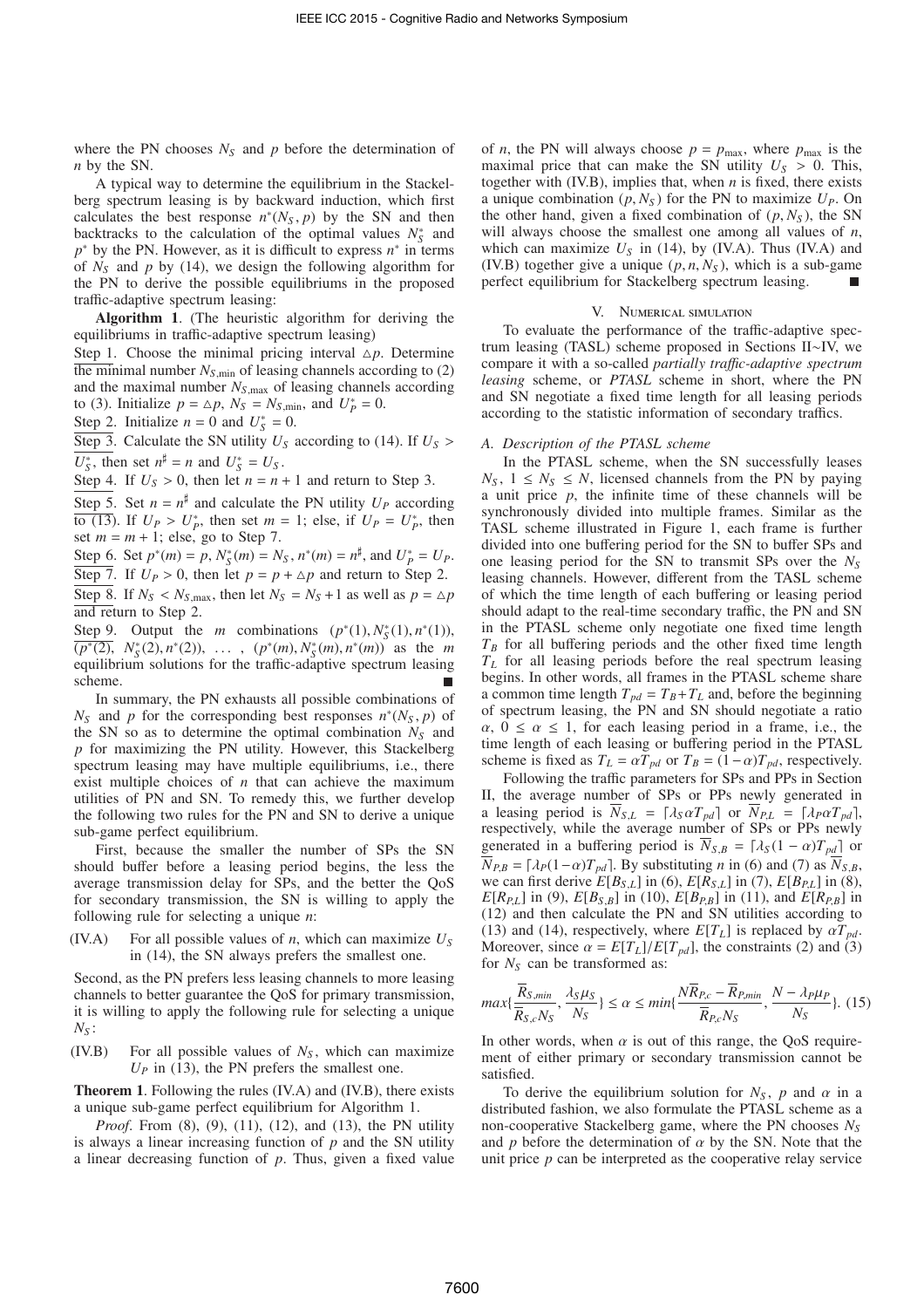provided from the SN to the PN, e.g., the buffering period can be further divided into two sub-periods, one for the primary transmitters to send PPs to the SUs and the other for the SUs to relay the received PPs to the primary receivers. Thus the PTASL scheme in fact generalizes a class of the existing relaybased cooperative spectrum leasing schemes, e.g., [4] and [5].

#### *B. Comparison between TASL and PTASL*

Unless other specified, we set the utility parameters of PN and SN for both TASL and PTASL schemes as follows:

 $N = 8, N_S = 3, e_S = 4, e_P = 1, c_S = c_P = 1, K = 0.1,$  $\lambda_P = 3$ *packet*/*s*,  $\lambda_S = 1.2$ *packet*/*s*,  $\mu_P = 10/7$ *s*,  $\mu_S =$  $10/9s$ ,  $\bar{R}_{P,c} = 2800bit/s$ ,  $\bar{R}_{S,c} = 4500bit/s$ ,  $\bar{R}_{P,min} =$  $168000bit/s$ , and  $\overline{R}_{S,min} = 4500bit/s$ 

It can be verified that the constraints (2) and (3) are satisfied under this parameter setting. Thus the range of  $\alpha$  in the PTASL scheme is [0.44, 0.66] by (15). Let  $\Delta p = 0.2$  for Algorithm 1 in Section IV. In the simulation of TASL and PTASL, we randomly generate the PPs or SPs, of which the transmission time follows the specified exponential distribution, according to the specified Poisson process for more than 100 alternations of leasing and buffering periods to yield average results.

Under the rules (IV.A) and (IV.B), Figure 3 depicts the average utilities of both PN and SN, respectively, in terms of the parameters  $p$  and  $n$ . More specifically, Figure 3(a) shows that, when  $p = 2.2$  and  $n = 3$ , the utilities of both PN and SN in the TASL scheme reach their maximum values 4.53 and 1, respectively, while Figure 3(b) shows that, when  $p =$ 1.2 and  $\alpha$  = 0.59, the utilities of both PN and SN in the PTASL scheme reach their maximum values 3.98 and 0.87, respectively. Since the TASL scheme can afford the PN and SN with larger equilibrium average utilities than the PTASL scheme concurrently, both PN and SN are better off to adopt the TASL scheme instead of the PTASL scheme.

To illustrate the effect of *p* on the TASL and PTASL schemes, we fix  $T_{pd}$  in the PTASL scheme as the value of  $E[T_{pd}]$  in the TASL scheme when  $p = 0.4$ . Figure 4 depicts both  $E[T_{pd}]$  and  $E[T_L]$  in terms of the price p charged by the PN. It shows that the SN in the PTASL scheme is willing to lease  $N<sub>S</sub>$  licensed channels from the PN, i.e.,  $T<sub>L</sub> \ge 0$ , only when  $p \in (0.4, 1.4)$ , while the SN in the TASL scheme is always willing to join spectrum leasing, i.e.,  $E[T_L] \geq 0$ , until  $p \ge 2.4$ . Thus, compared with the PTASL scheme, the TASL scheme enable the SN to lease  $N<sub>S</sub>$  licensed channels at a wider range of leasing price. Under (IV.A) and (IV.B), Figure 5 depicts the average utilities of PN and SN in terms of the price *p*, where the unique sub-game perfect equilibrium of the TASL or PTASL scheme appears at  $p = 2.2$  or  $p = 1.2$ , respectively. It shows that, if  $p \in [0.4, 2.2]$ , then the PN or SN in the TASL scheme can always achieve a larger average utility than the PN or SN in the PTASL scheme, respectively; else, if  $p \ge 2.4$ , then the PN and SN fail to reach a spectrum leasing agreement, i.e., the PN can only achieve an average utility by utilizing all *N* licensed channels for primary transmission and the SN utility reduces to zero. Thus, compared with the PTASL scheme, the TASL scheme can better motivate both PN or SN to join spectrum leasing.

To illustrate the effect of λ*<sup>S</sup>* on the TASL and PTASL schemes, we fix  $T_{pd}$  in the PTASL scheme as the value of  $E[T_{pd}]$  in the TASL scheme when  $\lambda_S = 0.9$ . Figure 6 depicts the average utilities of PN and SN at the sub-game perfect



Fig. 3. (a) Average utilities of PN and SN vs the parameters *p* and *n* under the traffic-adaptive spectrum leasing (TASL) scheme; (b) average utilities of PN and SN vs the parameters  $p$  and  $\alpha$  under the partially traffic-adaptive spectrum leasing (PTASL) scheme.



Fig. 4.  $E[T_{pd}]$  and  $E[T_L]$  vs the leasing price *p*.

equilibrium in terms of  $\lambda_S$ . It shows that the PN in the TASL scheme can always achieve a larger average utility than that in the PTASL scheme, while the SN in the TASL scheme can achieve a smaller average utility than that in the PTASL scheme when  $\lambda_s \leq 1.1$  and a larger utility than the latter